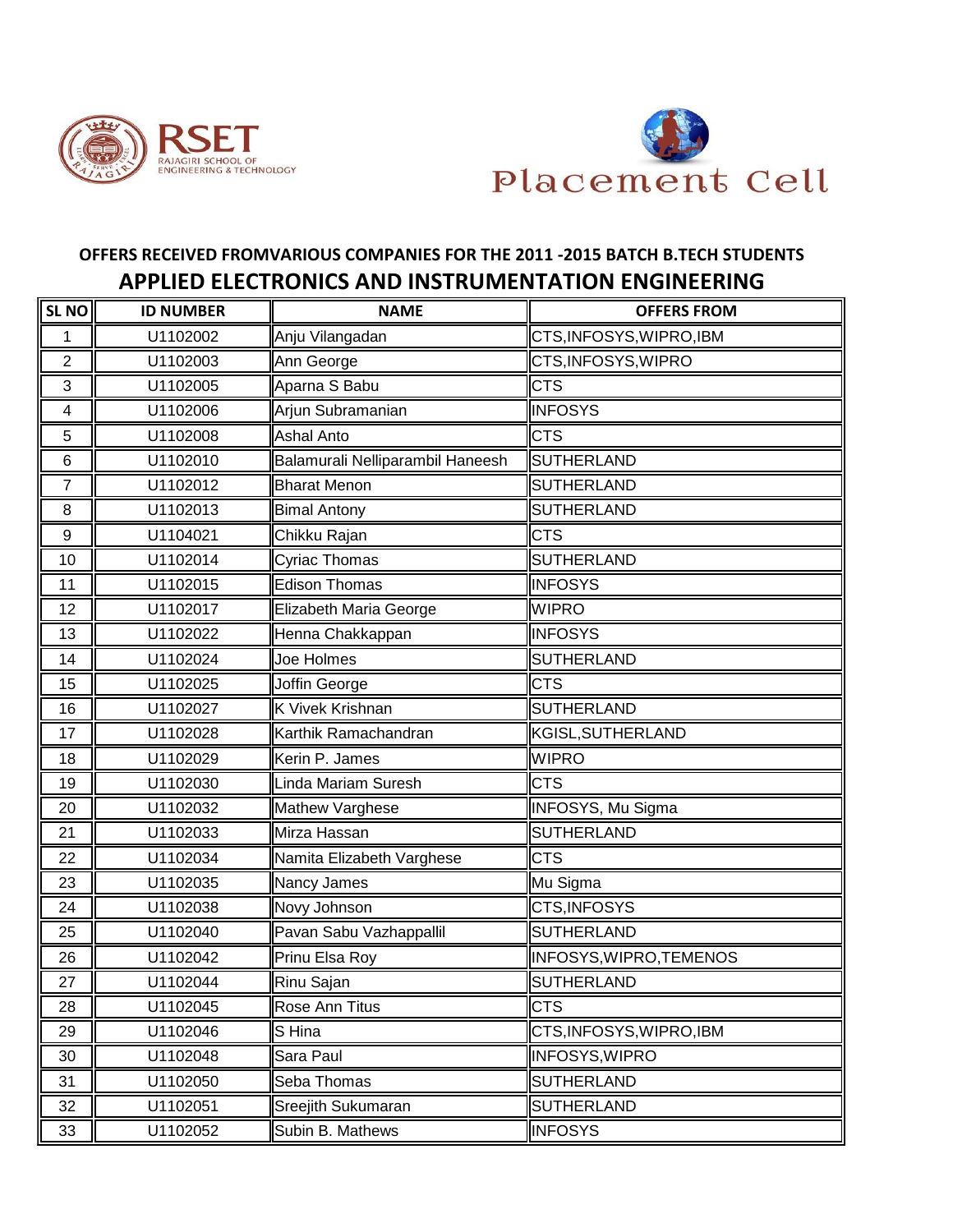| 34                      | U1102054 | Suraj Saju                          | <b>SUTHERLAND</b>            |
|-------------------------|----------|-------------------------------------|------------------------------|
| 35                      | U1102055 | Teena Paul Mandapathil              | <b>WIPRO</b>                 |
| 36                      | U1102056 | Thariq Ibraham                      | <b>SUTHERLAND</b>            |
| 37                      | U1102059 | Tony Thomas                         | CTS, INFOSYS, WIPRO          |
| 38                      | U1102060 | Tresa Rinu Jose                     | <b>CTS</b>                   |
| 39                      | U1102061 | Vaishnavi Anil                      | <b>IBM</b>                   |
| 40                      | U1102063 | <b>Vivek N</b>                      | <b>SUTHERLAND</b>            |
|                         |          | <b>COMPUTER SCIENCE ENGINEERING</b> |                              |
| 1                       | U1103001 | A. Roopa                            | CTS, WIPRO, TEMENOS          |
| 2                       | U1103002 | Aamir Majeed S                      | <b>SUTHERLAND</b>            |
| 3                       | U1103003 | Abhijith P                          | <b>FINGENT</b>               |
| $\overline{\mathbf{4}}$ | U1103005 | <b>Abin Mathew</b>                  | CTS, INFOSYS, WIPRO          |
| 5                       | U1103006 | Achu Susan Babu                     | INFOSYS, WIPRO, TEMENOS      |
| $\,6$                   | U1103007 | Adithya Sudheer Karat               | CTS, INFOSYS, WIPRO          |
| $\overline{7}$          | U1103008 | Aesumon Sunny George                | <b>CTS</b>                   |
| 8                       | U1103009 | Aiswarya Mohan                      | <b>WIPRO</b>                 |
| $\boldsymbol{9}$        | U1103011 | Aleena John                         | <b>IVTL INFOVIEW</b>         |
| 10                      | U1103012 | Alvin Joe Varughese                 | <b>SUTHERLAND</b>            |
| 11                      | U1103013 | Amal Aruja                          | CTS, INFOSYS                 |
| 12                      | U1103014 | Amrita R Nair                       | CTS, INFOSYS, WIPRO          |
| 13                      | U1103016 | Anjali John                         | <b>INFOSYS, WIPRO</b>        |
| 14                      | U1103018 | Anju George                         | <b>CTS</b>                   |
| 15                      | U1103019 | Ann Maria Jose                      | <b>CTS</b>                   |
| 16                      | U1103020 | Ann Sinitha Tojeen                  | CTS, WIPRO                   |
| 17                      | U1103022 | Aparna Ranjith                      | <b>EXPERION TECHNOLOGIES</b> |
| 18                      | U1103023 | Arjun Gk                            | <b>SUTHERLAND</b>            |
| 19                      | U1103024 | Arjun Muralidhar                    | <b>SUTHERLAND</b>            |
| 20                      | U1103025 | Arjun R                             | RUBY 7, SUTHERLAND           |
| 21                      | U1103028 | Ashna Joy                           | CTS, INFOSYS, WIPRO          |
| 22                      | U1103029 | Aswathi Anna Mathew                 | <b>INFOSYS, WIPRO</b>        |
| 23                      | U110303  | <b>B</b> Hrishikesh                 | <b>CTS</b>                   |
| 24                      | U1103031 | <b>Basil George</b>                 | <b>WIPRO</b>                 |
| 25                      | U1103033 | Bhuvana Augustine                   | <b>INFOSYS, WIPRO</b>        |
| 26                      | U1103034 | Binu C.A.                           | INFOSYS, WIPRO, TEMENOS      |
| 27                      | U1103036 | Chinnu Shaji                        | <b>SUTHERLAND</b>            |
| 28                      | U1105018 | Christo G. Baby                     | CTS, INFOSYS, WIPRO, TEMENOS |
| 29                      | U1103037 | Christo Skaria Joseph               | <b>NEXT EDUCATION</b>        |
| 30                      | U1103038 | Christy Parappukaran                | <b>SUTHERLAND</b>            |
| 31                      | U1103039 | <b>Christy Tomy</b>                 | <b>SUTHERLAND</b>            |
| 32                      | U1103040 | Daniel Edward                       | CTS, INFOSYS, WIPRO          |
| 33                      | U1103041 | Deepak Jacob                        | <b>SUTHERLAND</b>            |
| 34                      | U1103042 | Dhanya Jose                         | <b>NEXT EDUCATION</b>        |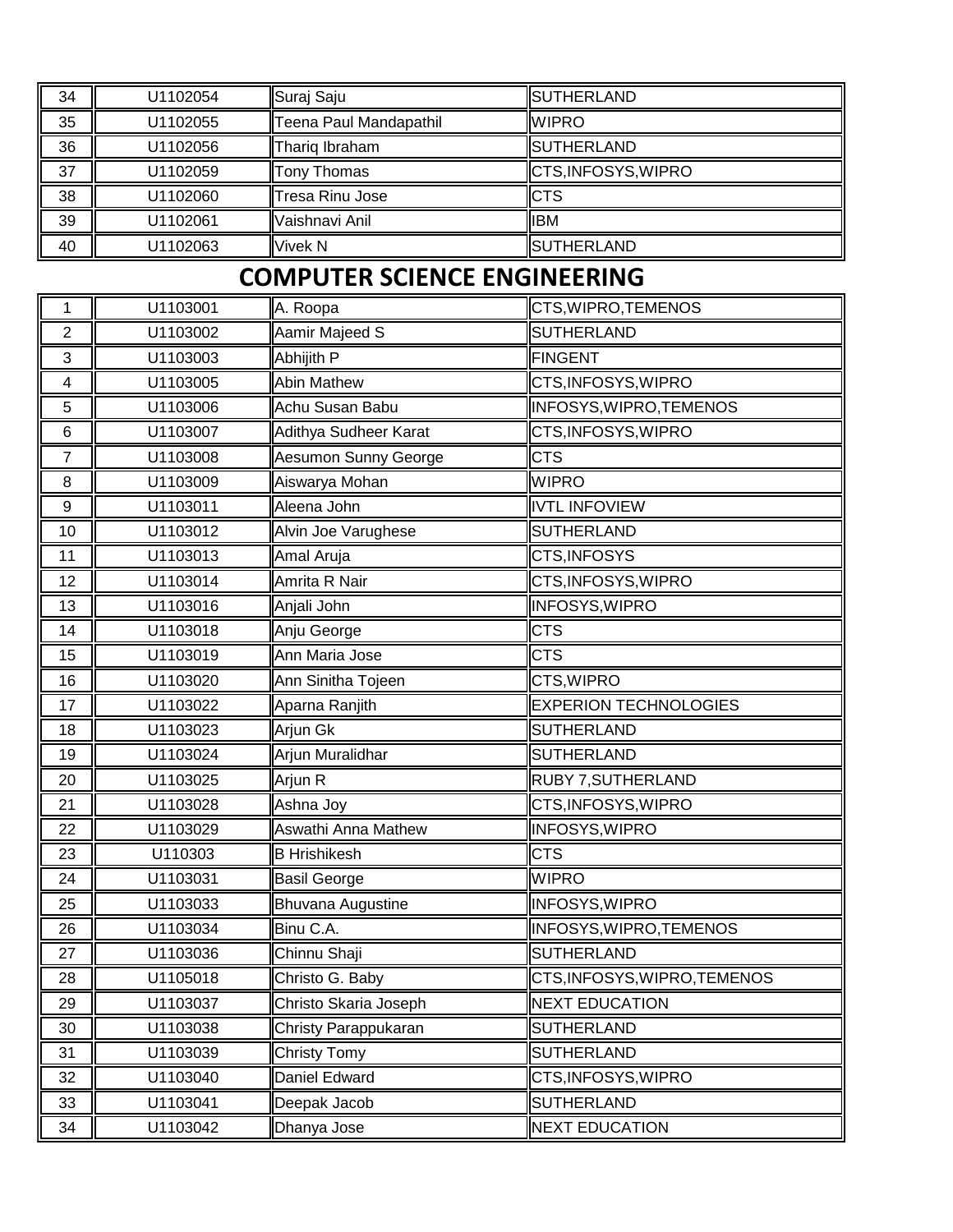| 35 | U1103043 | Divya Jolly                | <b>INFOSYS</b>                |
|----|----------|----------------------------|-------------------------------|
| 36 | U1103044 | Eldho K V                  | <b>SUTHERLAND</b>             |
| 37 | U1103045 | Elmiya Agnes K             | RUBY SOFTWARE, SUTHERLAND     |
| 38 | U1103046 | <b>Emmanuel James</b>      | <b>SUTHERLAND</b>             |
| 39 | U1103047 | Fairooz Yousaf             | CTS, INFOSYS, WIPRO, TEMENOS  |
| 40 | U1103048 | Farhana Rafeeq             | <b>FINGENT</b>                |
| 41 | U1103049 | Ganga Girish               | <b>SUTHERLAND</b>             |
| 42 | U1103050 | George K Itty              | <b>CTS</b>                    |
| 43 | U1103051 | Grace Susan Shaji          | <b>WIPRO</b>                  |
| 44 | U1103052 | <b>Griphy Sherly Fabby</b> | <b>NEST TECHNOLOGIES</b>      |
| 45 | U1103053 | Gunjan Sharma              | CTS, INFOSYS, WIPRO, Mu Sigma |
| 46 | U1103055 | Hilary Varghese P          | CTS, INFOSYS, WIPRO, MUSIGMA  |
| 47 | U1103058 | Jeffin T Sajan             | <b>WISILLICA</b>              |
| 48 | U1103059 | Jesni Elizabeth George     | CTS, INFOSYS, WIPRO           |
| 49 | U1103060 | Jincy Jose                 | CTS, INFOSYS, WIPRO           |
| 50 | U1103061 | Jinisha Joseph             | CTS, INFOSYS, WIPRO           |
| 51 | U1103062 | Jinu John                  | <b>FINGENT</b>                |
| 52 | U1103064 | Jisha Grace Mathew         | <b>WIPRO</b>                  |
| 53 | U1103065 | Joe Augustine              | <b>CTS</b>                    |
| 54 | U1103066 | Karthik Bhalla             | KGISL, NEXT EDUCATION         |
| 55 | U1103067 | Kavya Ps                   | <b>INFOSYS, WIPRO</b>         |
| 56 | U1103068 | Keerthi Joseph Oadattil    | <b>WISILLICA</b>              |
| 57 | U1103070 | Likhitha Benny             | <b>WIPRO</b>                  |
| 58 | U1103071 | Liya Peous.P               | CTS, INFOSYS, WIPRO           |
| 59 | U1103072 | Madona Nathasha Mendez     | SUTHERLAND, UST GLOBAL        |
| 60 | U1103074 | Maria Johney               | CTS, INFOSYS, WIPRO           |
| 61 | U1103075 | Maria Lucy Thomas          | <b>INFOSYS</b>                |
| 62 | U1103076 | Mariamma Cherian           | <b>WIPRO</b>                  |
| 63 | U1103077 | Melanie Elizabeth Biji     | INFOSYS, SCB                  |
| 64 | U1103079 | Namitha Elizabeth John     | INFOSYS, WIPRO, IBM           |
| 65 | U1103080 | Navya Ann Thomas           | CTS, INFOSYS, WIPRO           |
| 66 | U1103081 | Nayana Baby                | <b>SUTHERLAND</b>             |
| 67 | U1103082 | Nedha Ismail               | CTS, INFOSYS                  |
| 68 | U1103083 | Neema Grace Jerry          | CTS, INFOSYS, MUSIGMA         |
| 69 | U1104041 | <b>Nihal Salim</b>         | <b>SUTHERLAND</b>             |
| 70 | U1103085 | Nimitha Liz Sunny          | CTS, INFOSYS                  |
| 71 | U1103086 | Nithisha Thomas            | <b>SUTHERLAND</b>             |
| 72 | U1103087 | Nithya Sara George         | CTS, INFOSYS, WIPRO           |
| 73 | U1103088 | Nivea Soni Pallan          | CTS, INFOSYS, WIPRO, Mu Sigma |
| 74 | U1103089 | Niya Boban                 | CTS, INFOSYS, WIPRO           |
| 75 | U1103090 | Noble Vincent              | <b>CTS</b>                    |
| 76 | U1103091 | Paul Jacob.V               | FINGENT                       |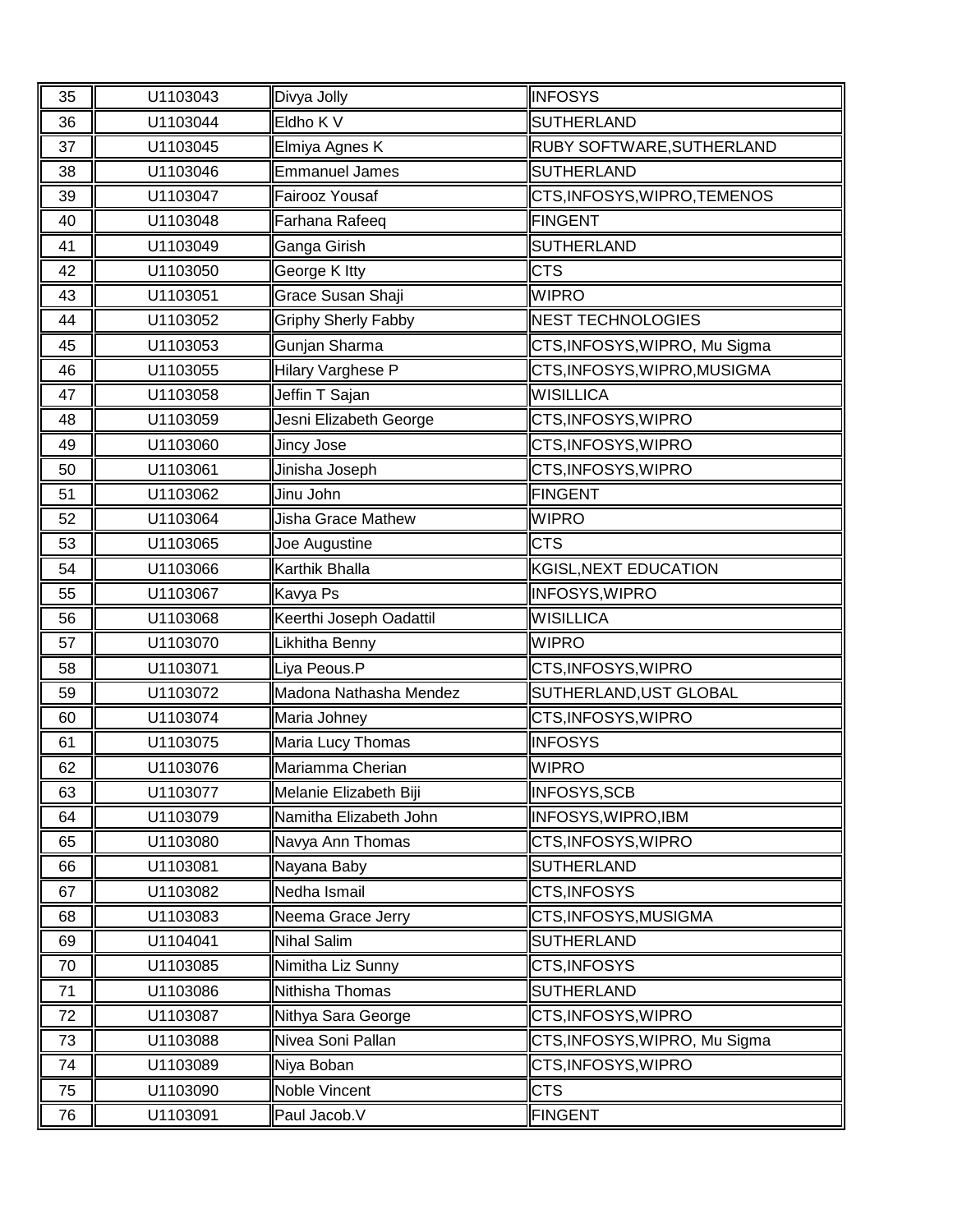| 77               | U1103092 | Ponnu Jose                                       | CTS, WIPRO, TEMENOS                |
|------------------|----------|--------------------------------------------------|------------------------------------|
| 78               | U1103093 | Pooja Nair                                       | KGISL, SUTHERLAND, UST GLOBAL      |
| 79               | U1103095 | Pratibha B                                       | <b>INFOSYS, IBM</b>                |
| 80               | U1103096 | Priyanka Jacob                                   | CTS, INFOSYS, TEMENOS              |
| 81               | U1103097 | Reshma Frank                                     | <b>CTS</b>                         |
| 82               | U1103098 | <b>Rishin Haris</b>                              | <b>SUTHERLAND</b>                  |
| 83               | U1103099 | Riya Mary Roly                                   | CTS, INFOSYS                       |
| 84               | U1103101 | Rumaisa K B                                      | <b>CTS</b>                         |
| 85               | U1103102 | Sachin Raju                                      | <b>SUTHERLAND</b>                  |
| 86               | U1102047 | Sai Parvathi Sasikumar                           | CTS, INFOSYS, WIPRO                |
| 87               | U1103104 | Sandra Alex                                      | CTS, INFOSYS, WIPRO, SCB           |
| 88               | U1103105 | Saniga Sebastian                                 | <b>INFOSYS</b>                     |
| 89               | U1103107 | Sarath S Menon                                   | CTS, INFOSYS, WIPRO                |
| 90               | U1103109 | Shilpa Joseph                                    | CTS, WIPRO                         |
| 91               | U1103110 | Shwetha Jacob                                    | <b>CTS</b>                         |
| 92               | U1103111 | Sijin Sebastian                                  | CTS, INFOSYS, WIPRO                |
| 93               | U1103112 | Sophia George                                    | CTS, INFOSYS, WIPRO, Thought Works |
| 94               | U1103113 | Sreeja Menon                                     | CTS, INFOSYS                       |
| 95               | U1103115 | Sruthy Rachel Jacob                              | CTS, INFOSYS, WIPRO                |
| 96               | U1103116 | Swathy G                                         | <b>INFOSYS, WIPRO</b>              |
| 97               | U1103117 | Swetha Ann Robin                                 | CTS, INFOSYS, WIPRO                |
| 98               | U1103118 | Synthia Saira George                             | <b>CTS</b>                         |
| 99               | U1103119 | Tess Job                                         | <b>IBS</b>                         |
| 100              | U1103120 | Thumssy P. Nazar                                 | CTS, INFOSYS, WIPRO                |
| 101              | U1103121 | Tom Joseph                                       | CTS, WIPRO                         |
| 102              | U1103122 | Varsha Balachandran                              | CTS, INFOSYS, WIPRO                |
| 103              | U1103123 | Vijay Thomas                                     | <b>FINGENT</b>                     |
| 104              | U1103125 | Vivek Joy                                        | <b>TECH MAHINDRA</b>               |
|                  |          | <b>ELECTRONICS AND COMMUNICATION ENGINEERING</b> |                                    |
| 1                | U1101001 | Abhaya Joseph                                    | INFOSYS, WIPRO                     |
| $\sqrt{2}$       | U1101002 | Abin Francis                                     | CTS, INFOSYS, WIPRO                |
| 3                | U1101003 | Abraham G Anthraper                              | <b>WIPRO</b>                       |
| 4                | U1101004 | Akhilesh Kamath N                                | <b>INFOSYS</b>                     |
| 5                | U1101005 | Aleena Philomina Antony                          | WIPRO, SCB                         |
| $\,6$            | U1101006 | Amal Jacob John                                  | <b>SUTHERLAND</b>                  |
| $\overline{7}$   | U1101007 | Amitha Varghese                                  | CTS, INFOSYS                       |
| 8                | U1101008 | Amrutha Murali                                   | CTS, INFOSYS, WIPRO, TEMENOS       |
| $\boldsymbol{9}$ | U1105007 | Anagha R                                         | INFOSYS, WIPRO, SCB                |
| 10               | U1101010 | Andrew Gigie                                     | CTS, INFOSYS, WIPRO                |

11 U1101011 Angeline Ann Mathews CTS, INFOSYS, WIPRO, SCB

13 U1101013 Anjali C INFOSYS, WIPRO, VERIZON

12 U1101012 Anita Mariam Jolly KGISL, SUTHERLAND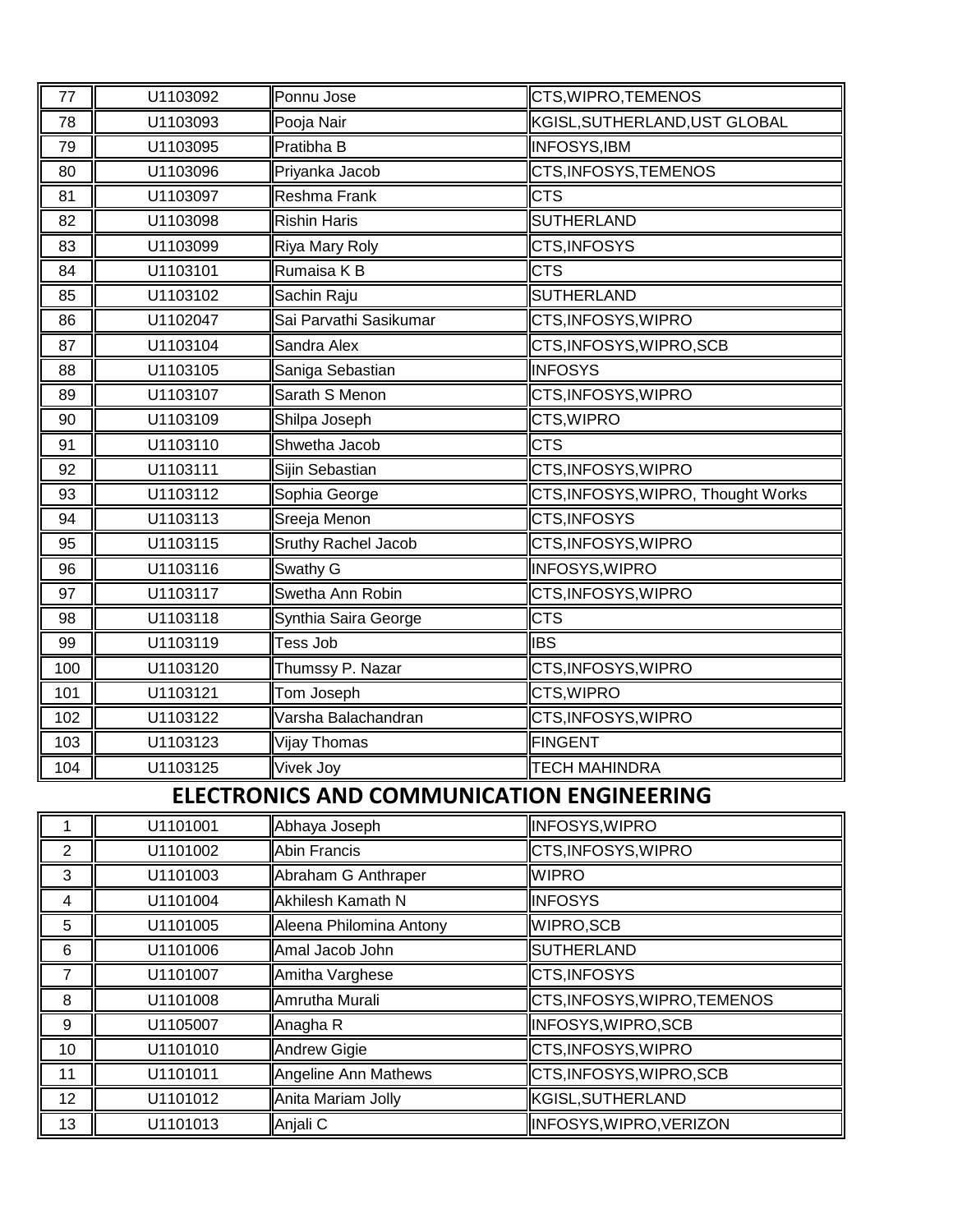| 14 | U1101014 | Anjali Haridas              | SUTHERLAND                    |
|----|----------|-----------------------------|-------------------------------|
| 15 | U1101015 | Anjana Das                  | CTS, WIPRO, IBM               |
| 16 | U1101016 | Anjana R                    | INFOSYS, WIPRO, TEMENOS       |
| 17 | U1101017 | Ann Mary Antony             | <b>SUTHERLAND</b>             |
| 18 | U1101018 | Anna J Vithayathil          | CTS, INFOSYS, WIPRO           |
| 19 | U1101019 | Annette Augustus            | CTS, INFOSYS, WIPRO           |
| 20 | U1101020 | Anu Tharakan                | <b>TEMENOS</b>                |
| 21 | U1101021 | Anu Varghese                | <b>CTS</b>                    |
| 22 | U1101023 | Anusha K Varghese           | SUTHERLAND, POORNAM           |
| 23 | U1101024 | Anusree R Menon             | CTS, INFOSYS, WIPRO           |
| 24 | U1101025 | Arundhati Menon             | CTS, INFOSYS, WIPRO, SCB      |
| 25 | U1101027 | Ashitha Thomas              | <b>CTS</b>                    |
| 26 | U1101028 | Athira S                    | <b>INFOSYS, WIPRO</b>         |
| 27 | U1101029 | <b>Catherin Mathews</b>     | INFOSYS, WIPRO, SCB           |
| 28 | U1101030 | Chinchu Tresa Kurian        | <b>INFOSYS</b>                |
| 29 | U1101031 | <b>Cindy Rose Mathew</b>    | CTS, INFOSYS, WIPRO, Mu Sigma |
| 30 | U1101034 | Deepthi J                   | <b>INFOSYS, WIPRO</b>         |
| 31 | U1101035 | Deepthi Mahesh              | <b>INFOSYS, WIPRO</b>         |
| 32 | U1101036 | Dhanuja Shaji               | CTS, WIPRO                    |
| 33 | U1101037 | Dimple Michael              | CTS, INFOSYS, WIPRO           |
| 34 | U1101038 | Divya Jose                  | CTS, INFOSYS, SCB             |
| 35 | U1101039 | Divya Sebastian A           | CTS, INFOSYS, WIPRO           |
| 36 | U1101040 | <b>Dyothis Elsa Mathews</b> | CTS, WIPRO, SCB               |
| 37 | U1101041 | Eldin Ben Jacob             | <b>WIPRO</b>                  |
| 38 |          |                             |                               |
|    | U1101042 | Elizabeth George E          | <b>CTS</b>                    |
| 39 | U1101043 | Elvin George Kurian         | <b>WIPRO</b>                  |
| 40 | U1101044 | Geethu Joy                  | <b>INFOSYS</b>                |
| 41 | U1101045 | Gokul Krishnan              | <b>KATALTI</b>                |
| 42 | U1101046 | Gopika Jayaharan Nair       | SUTHERLAND                    |
| 43 | U1101047 | <b>Grace Thankam Joseph</b> | SUTHERLAND                    |
| 44 | U1101048 | <b>Greeshma Mathew</b>      | CTS, INFOSYS, WIPRO           |
| 45 | U1101052 | Irene Dias                  | CTS, INFOSYS, WIPRO, TEMENOS  |
| 46 | U1101053 | Jaimy P                     | CTS, INFOSYS                  |
| 47 | U1101054 | Jerbin Joy Kolencheril      | <b>CTS</b>                    |
| 48 | U1101055 | Jerin C J                   | <b>CTS</b>                    |
| 49 | U1101056 | Jim Paul                    | <b>SUTHERLAND</b>             |
| 50 | U1101057 | Jithin John Mathews         | CTS, WIPRO, ENVESTNET         |
| 51 | U1101059 | John Lewis D                | CTS, WIPRO                    |
| 52 | U1101061 | Joseph Jacob                | <b>SUTHERLAND</b>             |
| 53 | U1101049 | Poornathres.H               | <b>CTS</b>                    |
| 54 | U1101033 | Vigneshwer Dhinakaran       | CTS, INFOSYS, WIPRO, MUSIGMA  |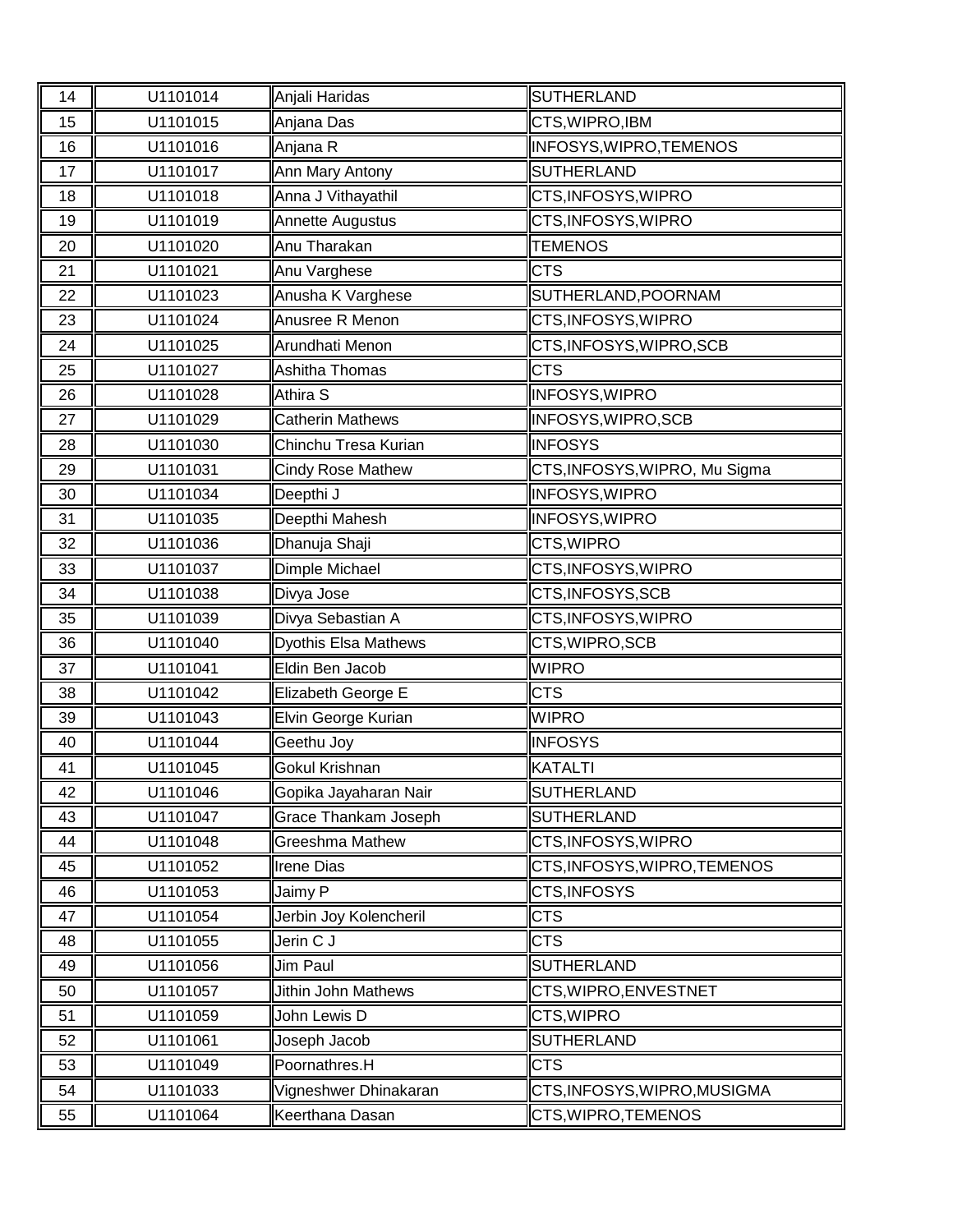| 56 | U1101065 | Keerthana S Menon       | CTS, INFOSYS, WIPRO              |
|----|----------|-------------------------|----------------------------------|
| 57 | U1101066 | <b>Kevin Mathew</b>     | <b>SUTHERLAND</b>                |
| 58 | U1101067 | Krishnaprasad.S         | <b>MUSIGMA</b>                   |
| 59 | U1101068 | Lakshmi Ashok           | CTS, INFOSYS                     |
| 60 | U1101069 | Lekshmi R Krishnan      | CTS, INFOSYS, TEMENOS            |
| 61 | U1101070 | Lissmaria Jose          | <b>SUTHERLAND</b>                |
| 62 | U1101101 | Liya Susan Benny        | <b>INFOSYS</b>                   |
| 63 | U1101072 | Liz Tom                 | <b>CTS</b>                       |
| 64 | U1101073 | Maria Nikita            | INFOSYS, WIPRO                   |
| 65 | U1101074 | Meera Mercy Johnson     | <b>CTS</b>                       |
| 66 | U1101075 | Megha Chandran          | SUTHERLAND                       |
| 67 | U1101076 | Meril Skariah           | CTS, INFOSYS, WIPRO              |
| 68 | U1101077 | Migha Shajan Olakkengil | <b>CTS</b>                       |
| 69 | U1101078 | Minu Maria Mohan        | <b>INFOSYS</b>                   |
| 70 | U1101080 | Monica .B. Thomas       | <b>WIPRO</b>                     |
| 71 | U1101081 | Namitha Babu            | <b>INFOSYS</b>                   |
| 72 | U1101082 | Navya Jerome            | KGISL, SUTHERLAND, TECH MAHINDRA |
| 73 | U1101083 | Neha V                  | CTS, INFOSYS, WIPRO              |
| 74 | U1101084 | Nevin Jacob             | <b>SUTHERLAND</b>                |
| 75 | U1101085 | Niranjana Rajendran     | SUTHERLAND                       |
| 76 | U1101087 | Nivea Kesav             | <b>INFOSYS</b>                   |
| 77 | U1101089 | Prayag P                | <b>SUTHERLAND</b>                |
| 78 | U1101090 | Priyanka Raju           | <b>CTS</b>                       |
| 79 | U1101091 | R Radha                 | <b>CTS</b>                       |
| 80 | U1101092 | Rahul M.R               | CTS, INFOSYS, WIPRO, TEMENOS     |
| 81 | U1101093 | Rajil Mathew            | SUTHERLAND                       |
| 82 | U1101095 | Regil Tom C J           | <b>INFOSYS, WIPRO</b>            |
| 83 | U1101096 | Remya Ann Alexander     | CTS, INFOSYS, WIPRO              |
| 84 | U1101097 | Reshma Thomas           | <b>CTS</b>                       |
| 85 | U1101098 | Rithika Maria Cyriac    | CTS, WIPRO                       |
| 86 | U1101099 | Rohit Harshan           | <b>INFOSYS, WIPRO</b>            |
| 87 | U1101100 | Rose Shanel K P         | <b>INFOSYS</b>                   |
| 88 | U1101101 | Roselin George          | CTS, INFOSYS, WIPRO              |
| 89 | U1101102 | Roshan Mary Varghese    | <b>SUTHERLAND</b>                |
| 90 | U1101103 | Sanchia Maria Morris    | CTS, INFOSYS, WIPRO              |
| 91 | U1101104 | Shany Stephen           | CTS, INFOSYS                     |
| 92 | U1101105 | Sharon Babu             | CTS, INFOSYS, WIPRO              |
| 93 | U1101106 | Sharon Moncy Thomas     | <b>NEXT EDUCATION</b>            |
| 94 | U1101107 | Shemy Boban             | CTS, WIPRO                       |
| 95 | U1101108 | Sherilin Chinnu Thomas  | <b>SUTHERLAND</b>                |
| 96 | U1101109 | Sherin George           | <b>CTS</b>                       |
| 97 | U1101110 | Shilpa Mariam George    | CTS, INFOSYS                     |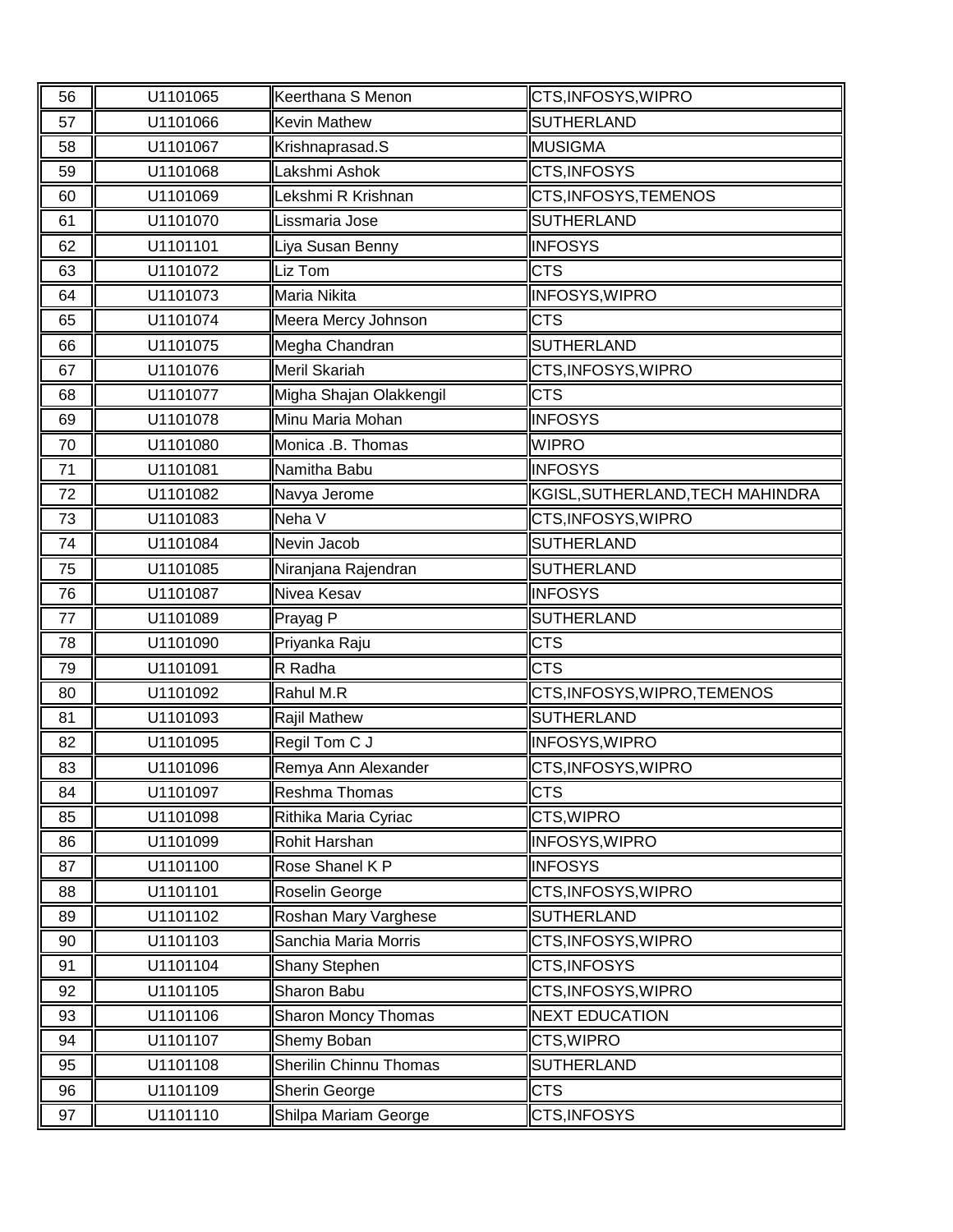| 98                      | U1101111 | Sinju Mariam Varughese                 | <b>SUTHERLAND</b>              |
|-------------------------|----------|----------------------------------------|--------------------------------|
| 99                      | U1101112 | Sneha Paulson                          | CTS, WIPRO                     |
| 100                     | U1101113 | Sonia Susan Joseph                     | <b>CTS</b>                     |
| 101                     | U1101114 | Sreedevi K                             | <b>INFOSYS</b>                 |
| 102                     | U1101116 | Sruthy Rajagopal                       | <b>IBM</b>                     |
| 103                     | U1101117 | <b>Steffy Jenson</b>                   | <b>EASTERN GROUP</b>           |
| 104                     | U1101118 | Sween Elizabath Binoy                  | CTS, INFOSYS, WIPRO, ENVESTNET |
| 105                     | U1101119 | Syam Mohan P                           | <b>CTS</b>                     |
| 106                     | U1101120 | Tresa Sharon K P                       | <b>WIPRO</b>                   |
| 107                     | U1101122 | Vinaya P Jose                          | <b>CTS</b>                     |
| 108                     | U1101123 | Vishnu Sasidharan                      | CTS, INFOSYS                   |
| 109                     | U1101124 | Vivek Dharmarajan                      | <b>SUTHERLAND</b>              |
| 110                     | U1101125 | Vivek H Menon                          | CTS, INFOSYS, WIPRO, VERIZON   |
| 111                     | U1101126 | Vysakh Sethumadhavan                   | <b>CTS</b>                     |
|                         |          | ELECTRICAL AND ELECTRONICS ENGINEERING |                                |
| 1                       | U1105001 | Aishwarya S Varghese                   | CTS, INFOSYS, WIPRO, IBM       |
| $\overline{2}$          | U1105002 | Aiyana Liz Mathew                      | CTS, INFOSYS, WIPRO            |
| 3                       | U1105004 | Amal Jose                              | <b>INFOSYS, WIPRO</b>          |
| $\overline{\mathbf{4}}$ | U1105005 | Amal Jose K                            | <b>INFOSYS, WIPRO</b>          |
| 5                       | U1105006 | <b>Amal Thomas</b>                     | INFOSYS, WIPRO                 |
| $\,6$                   | U1105009 | Anisha Biju Oommen                     | CTS, INFOSYS, WIPRO            |
| $\overline{7}$          | U1105010 | Anjali Shalimar                        | CTS, INFOSYS, WIPRO, MUSIGMA   |
| 8                       | U1103017 | Anjana Sunil Kumar                     | CTS, INFOSYS, WIPRO            |
| 9                       | U1105011 | Anju Betty Jacob                       | <b>INFOSYS</b>                 |
| 10                      | U1105012 | Anson Antony                           | CTS, INFOSYS, WIPRO            |
| 11                      | U1102004 | Antony M Thoppil                       | <b>SUTHERLAND</b>              |
| 12                      | U1105014 | Atul Raj Menon                         | CTS, INFOSYS                   |
| 13                      | U1105016 | Bettilda Sara Santhosh                 | CTS, WIPRO                     |
| 14                      | U1105017 | Betty Mariyam Joy                      | CTS, INFOSYS, WIPRO            |
| 15                      | U1105020 | Devika Anil                            | CTS, INFOSYS, WIPRO, TEMENOS   |
| 16                      | U1105021 | Dhanya Clara Joseph                    | CTS, INFOSYS                   |
| 17                      | U1105022 | Durga Nair S                           | CTS, INFOSYS, WIPRO            |
| 18                      |          | Glen Roy                               | <b>SUTHERLAND</b>              |
| 19                      | U1105025 | Honey Poothullil Johnson               | CTS, WIPRO                     |
| 20                      | U1105026 | Jeena Rozario                          | CTS, INFOSYS, WIPRO            |
| 21                      | U1105027 | Jennet Johny                           | <b>SCB</b>                     |
| 22                      | U1102023 | Jestin Skaria                          | <b>WISILLICA</b>               |
| 23                      | U1105029 | Joe J Manjooran                        | CTS, INFOSYS                   |
| 24                      | U1105030 | <b>John Alias</b>                      | CTS, INFOSYS, WIPRO            |
| 25                      | U1105033 | Kiran Shajan                           | CTS, WIPRO                     |
| 26                      | U1105035 | Krishnapriya Suresh                    | WIPRO, TEMENOS                 |
| 27                      | U1105036 | Kurian Jacob                           | CTS, INFOSYS, WIPRO            |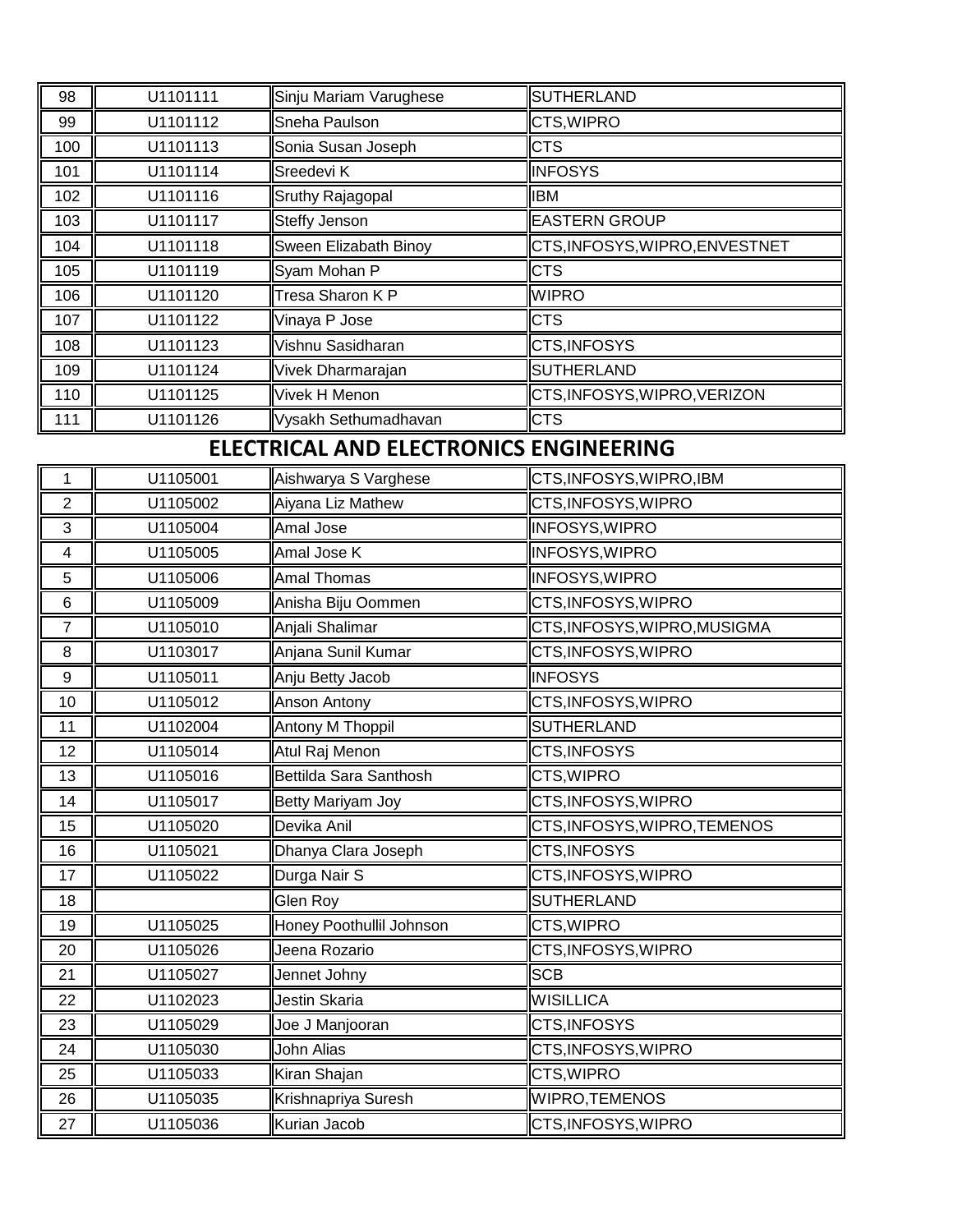| 28             | U1105037 | M Sankar                      | CTS, WIPRO                  |
|----------------|----------|-------------------------------|-----------------------------|
| 29             | U1105038 | Malavika Rajeev               | <b>INFOSYS, WIPRO</b>       |
| 30             | U1105039 | Mamatha P                     | CTS, WIPRO                  |
| 31             | U1105040 | Manu Francis                  | CTS, INFOSYS, WIPRO         |
| 32             | U1105041 | Meenu Maria Roy               | <b>TEMENOS</b>              |
| 33             | U1105042 | Megha Rose Denny              | CTS, WIPRO, SCB             |
| 34             | U1105043 | Melvin Mathew Chethipuzha     | <b>CTS</b>                  |
| 35             | U1105046 | Navya Baby                    | <b>CTS</b>                  |
| 36             | U1105048 | Rojna Maria Das               | <b>SUTHERLAND</b>           |
| 37             | U1105050 | Serene Leo                    | CTS, INFOSYS, WIPRO         |
| 38             | U1105051 | <b>Sheetal Cyriac</b>         | CTS, WIPRO                  |
| 39             | U1105052 | Shruti S Kamath               | <b>INFOSYS</b>              |
| 40             | U1105053 | Shveta Sebastian              | WIPRO, MUSIGMA              |
| 41             | U1105054 | <b>Sigy Varghese</b>          | CTS, INFOSYS, WIPRO         |
| 42             | U1105055 | Silpa Thomas                  | CTS, WIPRO, TEMENOS         |
| 43             | U1105056 | Sreelakshmi Antherjanam V A   | <b>CTS</b>                  |
| 44             | U1105057 | Sreeram K                     | <b>IBS</b>                  |
| 45             | U1105059 | <b>Thomas Martin</b>          | CTS, INFOSYS                |
| 46             | U1105060 | V Jithu Thampi                | <b>SUTHERLAND</b>           |
| 47             | U1105061 | Vinay Thomas Varghese         | <b>CTS</b>                  |
| 48             | U1105062 | Vivek John P                  | CTS, INFOSYS                |
|                |          | <b>INFORMATION TECHNOLOGY</b> |                             |
| 1              | U1104002 | Akhila Roy                    | <b>SUTHERLAND</b>           |
| $\overline{2}$ | U1104003 | Anjali S Thomas               | CTS, INFOSYS, WIPRO         |
| 3              | U1104004 | Anjo Sam Thomas               | <b>INFOSYS, WIPRO</b>       |
| 4              | U1104005 | Anju Mary Abraham             | CTS, INFOSYS                |
| 5              | U1104006 | Anjum R Mohamed               | <b>INFOSYS</b>              |
| 6              | U1104007 | Ann Paul                      | INFOSYS, WIPRO              |
| $\overline{7}$ | U1104008 | Ann Santhosh                  | CTS, INFOSYS, WIPRO         |
| 8              | U1104010 | Antony Abraham                | SUTHERLAND, MUTHOOT FINCORP |
| 9              | U1104012 | Anu .T. Chacko                | <b>SUTHERLAND</b>           |
| 10             | U1104011 | Anu Pradeep                   | <b>INFOSYS</b>              |
| 11             | U1104013 | Aravind S                     | <b>SUTHERLAND</b>           |
| 12             | U1104017 | Azeelah Sajan                 | <b>CTS</b>                  |
| 13             | U1104019 | <b>Bifin Jose</b>             | <b>SUTHERLAND</b>           |
| 14             | U1104020 | Binu C Thambi                 | <b>GRACELINE SYSTEMS</b>    |
| 15             | U1104022 | Don Jose Thottam              | <b>SUTHERLAND</b>           |
| 16             |          | <b>Eldho Peter</b>            | <b>WIPRO</b>                |
|                | U1104023 |                               |                             |
| 17             | U1104024 | Emil John                     | <b>GRACELINE SYSTEMS</b>    |
| 18             | U1104027 | Harikrishnan.U                | <b>SUTHERLAND</b>           |
| 19             | U1104028 | Harsha K.M                    | <b>SUTHERLAND</b>           |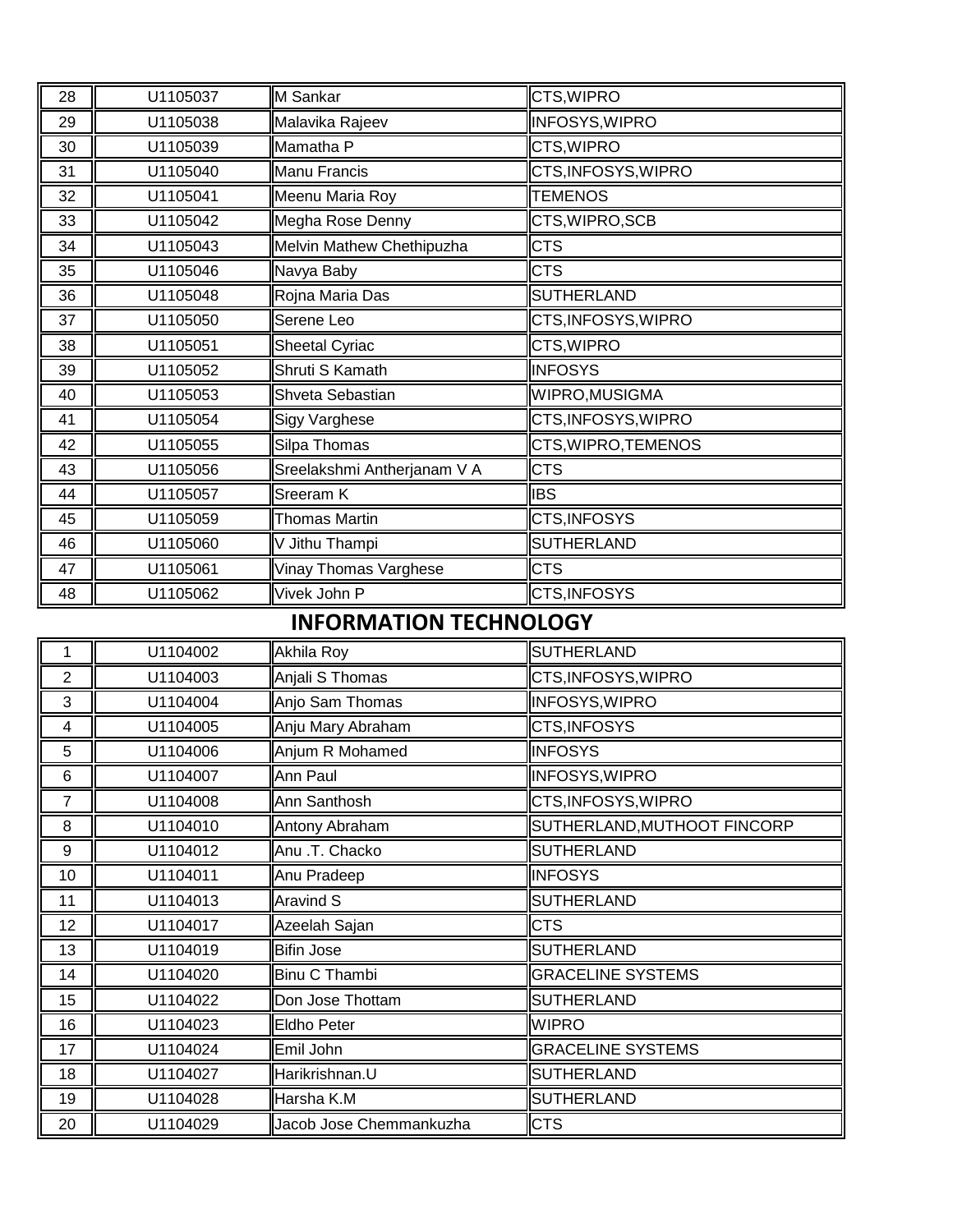| 21             | U1104030 | Jerin Jose                    | <b>SUTHERLAND</b>     |
|----------------|----------|-------------------------------|-----------------------|
| 22             | U1104033 | Joseph Xavier                 | <b>SUTHERLAND</b>     |
| 23             | U1104034 | Kiran Mary Matthew            | <b>INFOSYS</b>        |
| 24             | U1104035 | Liji Saju                     | <b>SUTHERLAND</b>     |
| 25             | U1104036 | Maria Neenu Johny             | <b>WIPRO</b>          |
| 26             | U1104065 | Muhammed Anzar B              | <b>DRD Software</b>   |
| 27             | U1104042 | Parveen R                     | <b>CTS</b>            |
| 28             | U1104043 | Prabi Pradeep                 | <b>SUTHERLAND</b>     |
| 29             | U1104044 | Pratima Pandurang             | <b>CTS</b>            |
| 30             | U1104058 | R Suchitra                    | KATALTI, MUSIGMA      |
| 31             | U1104046 | Renju Sojan                   | <b>SUTHERLAND</b>     |
| 32             | U1104047 | Reshma Joshy                  | <b>SUTHERLAND</b>     |
| 33             | U1104049 | Reshma R Menon                | CTS, INFOSYS, WIPRO   |
| 34             | U1104050 | Reshmi Rosa Jose              | <b>INFOSYS, WIPRO</b> |
| 35             | U1104051 | S.Sreekanth                   | <b>SUTHERLAND</b>     |
| 36             | U1104052 | Samson John                   | <b>SUTHERLAND</b>     |
| 37             | U1104053 | Shahanas.N                    | <b>QBURST</b>         |
| 38             | U1104055 | Shruthi Mariam Jacob          | SUTHERLAND, HCL       |
| 39             | U1104056 | Sneha Elizabeth Thomas        | SUTHERLAND, RUBY 7    |
| 40             | U1104057 | Sreeprabha V                  | <b>SUTHERLAND</b>     |
| 41             | U1104059 | Swathy R                      | <b>SUTHERLAND</b>     |
| 42             | U1104060 | <b>Tessy Thomas</b>           | <b>MPHASIS</b>        |
| 43             | U1104062 | Vishnu Reghunath              | <b>SUTHERLAND</b>     |
| 44             |          | Xavier Antony Kalathoor       | <b>SUTHERLAND</b>     |
|                |          | <b>MECHANICAL ENGINEERING</b> |                       |
| 1              | U1106001 | A.Anand Kumar                 | <b>INFOSYS, WIPRO</b> |
| 2              | U1106002 | Abhilash Antony               | <b>CTS</b>            |
| 3              | U1106004 | Adhil B Joseph                | <b>EASTERN GROUP</b>  |
| 4              | U1106005 | Adithya S Nair                | <b>SUTHERLAND</b>     |
| 5              | U1106009 | Akshay N                      | CTS                   |
| 6              | U1106011 | Alen Sabu                     | <b>INFOSYS</b>        |
| $\overline{7}$ | U1106012 | Arjun B                       | <b>SUTHERLAND</b>     |
| 8              | U1106013 | Arun M M                      | <b>SUTHERLAND</b>     |
| 9              | U1106016 | <b>Binil Raj</b>              | <b>SUTHERLAND</b>     |
| 10             | U1106017 | <b>Chris Francis</b>          | <b>CTS</b>            |
| 11             | U1106018 | Deepak George Zachariah       | <b>SUTHERLAND</b>     |
| 12             | U1106021 | <b>Eldho Samuel</b>           | <b>IBS</b>            |
| 13             | U1106023 | Gautham Sarang                | <b>CTS</b>            |
| 14             | U1106024 | George Antony                 | <b>CTS</b>            |
| 15             | U1106026 | George R Varughese            | INFOSYS, WIPRO        |
|                |          |                               |                       |
| 16             | U1106027 | Githin G. Panampunna          | <b>SUTHERLAND</b>     |